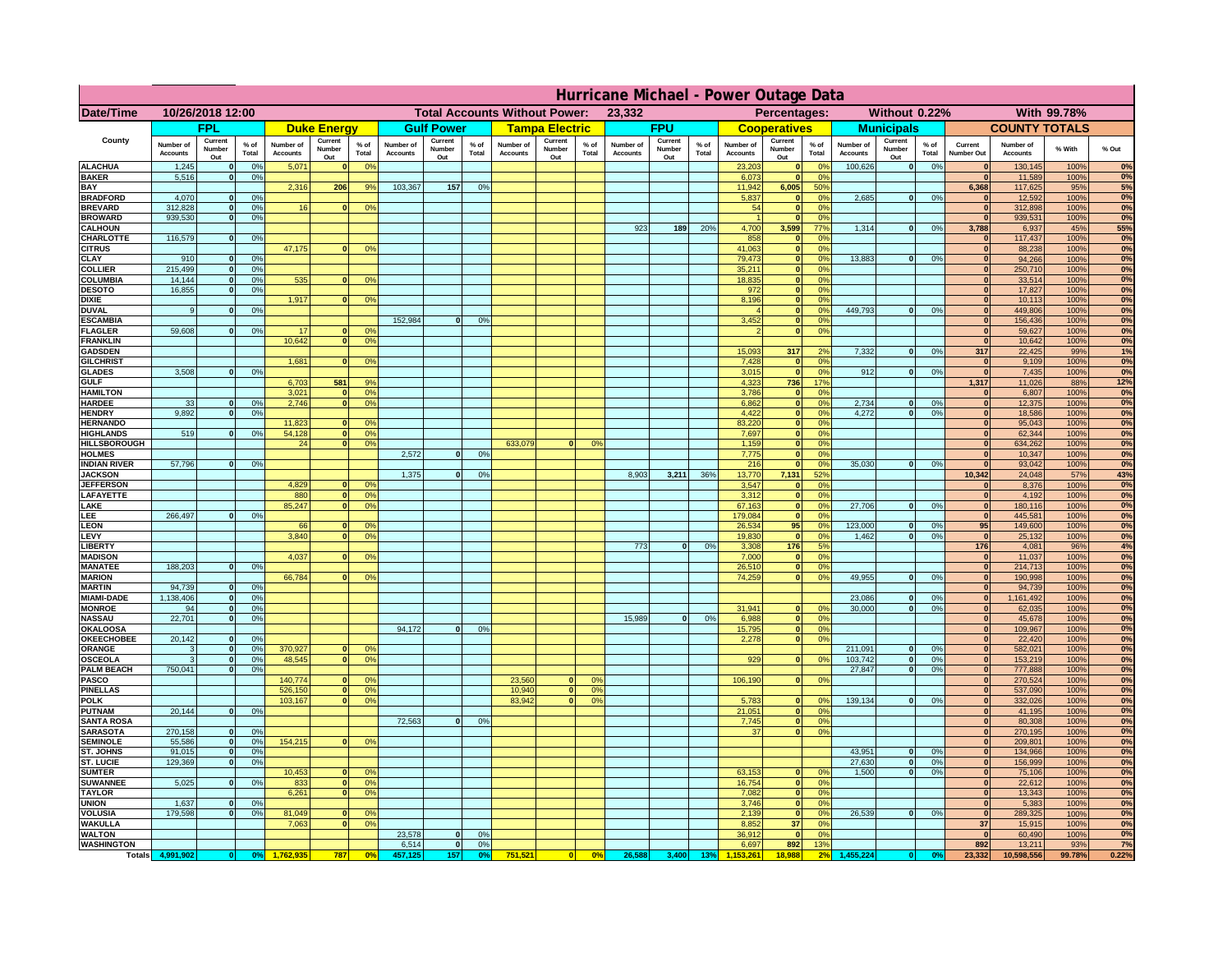# 10/26/2018 12:00 PM Hurricane Michael

| <b>Power Provider</b>                   | <b>County</b>       | <b>Number of Customers</b> | <b>Current Number Out</b> | <b>Outage Percentage</b> | <b>Estimated Restore Time</b> |
|-----------------------------------------|---------------------|----------------------------|---------------------------|--------------------------|-------------------------------|
| West Florida Electric Cooperative, Inc. | <b>JACKSON</b>      | 13,723                     | 7,084                     | 51.62%                   | >5 days                       |
| Gulf Coast Electric Cooperative, Inc.   | BAY                 | 11,942                     | 6,005                     | 50.28%                   | >5 days                       |
|                                         |                     |                            |                           |                          |                               |
| Florida Public Utilities Corporation    | <b>JACKSON</b>      | 8,903                      | 3,211                     | 36.07%                   | >5 days                       |
| West Florida Electric Cooperative, Inc. | CALHOUN             | 2,852                      | 1,961                     | 68.76%                   | >5 days                       |
| Gulf Coast Electric Cooperative, Inc.   | <b>CALHOUN</b>      | 1,848                      | 1,638                     | 88.64%                   | >5 days                       |
| West Florida Electric Cooperative, Inc. | <b>WASHINGTON</b>   | 4,260                      | 783                       | 18.38%                   | >5 days                       |
| Gulf Coast Electric Cooperative, Inc.   | <b>GULF</b>         | 4,323                      | 736                       | 17.03%                   | >5 days                       |
| Duke Energy                             | <b>GULF</b>         | 6,703                      | 581                       | 8.67%                    | TBD                           |
|                                         |                     |                            |                           |                          |                               |
| Talquin Electric Cooperative, Inc.      | GADSDEN             | 15,093                     | 317                       | 2.10%                    | 72                            |
| Duke Energy                             | BAY                 | 2,316                      | 206                       | 8.89%                    | TBD                           |
| Florida Public Utilities Corporation    | <b>CALHOUN</b>      | 923                        | 189                       | 20.48%                   | >5 days                       |
| Talquin Electric Cooperative, Inc.      | LIBERTY             | 3,308                      | 176                       | 5.32%                    | >5 days                       |
| <b>Gulf Power Company</b>               | BAY                 | 103,367                    | 157                       | 0.15%                    | $24$                          |
|                                         |                     |                            |                           |                          |                               |
| Gulf Coast Electric Cooperative, Inc.   | <b>WASHINGTON</b>   | 2,437                      | 109                       | 4.47%                    | >5 days                       |
| Talquin Electric Cooperative, Inc.      | <b>LEON</b>         | 26,534                     | 95                        | 0.36%                    | 48                            |
| Gulf Coast Electric Cooperative, Inc.   | <b>JACKSON</b>      | 47                         | 47                        | 100.00%                  | >5 days                       |
| Talquin Electric Cooperative, Inc.      | <b>WAKULLA</b>      | 8,852                      | 37                        | 0.42%                    | Restored                      |
| Central Florida Electric Cooperative    | ALACHUA             | 875                        | $\mathsf 0$               | 0.00%                    | TBD                           |
|                                         | <b>DIXIE</b>        | 7,595                      | $\mathbf 0$               | 0.00%                    | <b>TBD</b>                    |
| Central Florida Electric Cooperative    |                     |                            |                           |                          |                               |
| Central Florida Electric Cooperative    | <b>GILCHRIST</b>    | 7,424                      | 0                         | 0.00%                    | Restored                      |
| Central Florida Electric Cooperative    | LAFAYETTE           | 9                          | $\mathbf 0$               | 0.00%                    | TBD                           |
| Central Florida Electric Cooperative    | LEVY                | 17,513                     | $\mathsf 0$               | 0.00%                    | Restored                      |
| Central Florida Electric Cooperative    | <b>MARION</b>       | 9                          | $\mathbf 0$               | 0.00%                    | TBD                           |
| Chattahoochee Electric                  | GADSDEN             | 1,173                      | $\mathsf 0$               | 0.00%                    | Restored                      |
|                                         |                     |                            |                           |                          |                               |
| Choctawhatchee Electric Cooperative     | <b>HOLMES</b>       | 293                        | $\mathbf 0$               | 0.00%                    | Restored                      |
| Choctawhatchee Electric Cooperative     | <b>OKALOOSA</b>     | 15,795                     | $\mathsf 0$               | 0.00%                    | Restored                      |
| Choctawhatchee Electric Cooperative     | <b>SANTA ROSA</b>   | 201                        | $\mathbf 0$               | 0.00%                    | Restored                      |
| Choctawhatchee Electric Cooperative     | <b>WALTON</b>       | 36,812                     | $\mathsf 0$               | 0.00%                    | Restored                      |
| City of Alachua                         | <b>ALACHUA</b>      | 4,426                      | $\mathbf 0$               | 0.00%                    | TBD                           |
|                                         | <b>POLK</b>         | 11,790                     | $\mathsf 0$               | 0.00%                    | TBD                           |
| City of Bartow                          |                     |                            |                           |                          |                               |
| City of Blountstown                     | <b>CALHOUN</b>      | 1,314                      | $\mathbf 0$               | 0.00%                    | Restored                      |
| City of Bushnell                        | <b>SUMTER</b>       | 1,500                      | $\mathsf 0$               | 0.00%                    | TBD                           |
| City of Clewiston                       | <b>HENDRY</b>       | 4,272                      | $\mathbf 0$               | 0.00%                    | <b>TBD</b>                    |
| City of Fort Meade                      | <b>POLK</b>         | 2,379                      | $\mathsf 0$               | 0.00%                    | TBD                           |
| City of Havana                          | GADSDEN             | 1,391                      | $\mathbf 0$               | 0.00%                    | Restored                      |
| City of Leesburg                        | LAKE                | 22,000                     | $\mathbf 0$               | 0.00%                    | <b>TBD</b>                    |
|                                         |                     |                            |                           |                          |                               |
| City of Moore Haven                     | <b>GLADES</b>       | 912                        | $\mathbf 0$               | 0.00%                    | TBD                           |
| City of Mount Dora                      | LAKE                | 5,706                      | $\mathsf 0$               | 0.00%                    | <b>TBD</b>                    |
| City of Newberry                        | <b>ALACHUA</b>      | 1,727                      | $\mathbf 0$               | 0.00%                    | TBD                           |
| City of Quincy                          | GADSDEN             | 4,768                      | $\mathbf 0$               | 0.00%                    | Restored                      |
| City of Starke                          | <b>BRADFORD</b>     | 2,685                      | $\mathbf 0$               | 0.00%                    | TBD                           |
|                                         |                     |                            | $\mathbf 0$               |                          | Restored                      |
| City of Tallahassee                     | LEON                | 123,000                    |                           | 0.00%                    |                               |
| City of Vero Beach                      | <b>INDIAN RIVER</b> | 35,030                     | $\mathbf 0$               | 0.00%                    | <b>TBD</b>                    |
| City of Wauchula                        | HARDEE              | 2,734                      | 0                         | 0.00%                    | TBD                           |
| City of Williston                       | LEVY                | 1,462                      | $\mathbf 0$               | 0.00%                    | <b>TBD</b>                    |
| City of Winter Park                     | ORANGE              | 13,941                     | 0                         | 0.00%                    | <b>TBD</b>                    |
| Clay Electric Cooperative               | <b>ALACHUA</b>      | 22,328                     | $\pmb{0}$                 | 0.00%                    | TBD                           |
|                                         |                     |                            |                           |                          |                               |
| Clay Electric Cooperative               | <b>BAKER</b>        | 2,476                      | 0                         | 0.00%                    | <b>TBD</b>                    |
| Clay Electric Cooperative               | <b>BRADFORD</b>     | 5,837                      | $\pmb{0}$                 | 0.00%                    | <b>TBD</b>                    |
| Clay Electric Cooperative               | <b>CLAY</b>         | 79,473                     | $\pmb{0}$                 | 0.00%                    | <b>TBD</b>                    |
| Clay Electric Cooperative               | <b>COLUMBIA</b>     | 16,922                     | $\pmb{0}$                 | 0.00%                    | TBD                           |
| Clay Electric Cooperative               | <b>DUVAL</b>        | 4                          | $\pmb{0}$                 | 0.00%                    | <b>TBD</b>                    |
| Clay Electric Cooperative               | <b>FLAGLER</b>      | $\mathbf 2$                | $\pmb{0}$                 | 0.00%                    | TBD                           |
|                                         |                     |                            |                           |                          |                               |
| Clay Electric Cooperative               | <b>GILCHRIST</b>    | 4                          | 0                         | 0.00%                    | <b>TBD</b>                    |
| Clay Electric Cooperative               | LAKE                | 2,239                      | $\pmb{0}$                 | 0.00%                    | <b>TBD</b>                    |
| Clay Electric Cooperative               | LEVY                | 712                        | $\pmb{0}$                 | 0.00%                    | TBD                           |
| Clay Electric Cooperative               | <b>MARION</b>       | 16,301                     | $\pmb{0}$                 | 0.00%                    | TBD                           |
| Clay Electric Cooperative               | PUTNAM              | 21,051                     | $\pmb{0}$                 | 0.00%                    | <b>TBD</b>                    |
|                                         |                     | 5                          | $\pmb{0}$                 | 0.00%                    |                               |
| Clay Electric Cooperative               | SUWANNEE            |                            |                           |                          | <b>TBD</b>                    |
| Clay Electric Cooperative               | <b>UNION</b>        | 3,746                      | 0                         | 0.00%                    | <b>TBD</b>                    |
| Clay Electric Cooperative               | <b>VOLUSIA</b>      | 2,139                      | $\pmb{0}$                 | 0.00%                    | TBD                           |
| Duke Energy                             | <b>ALACHUA</b>      | 5,071                      | 0                         | 0.00%                    | Restored                      |
| Duke Energy                             | <b>BREVARD</b>      | 16                         | $\pmb{0}$                 | 0.00%                    | Restored                      |
| Duke Energy                             | <b>CITRUS</b>       | 47,175                     | $\pmb{0}$                 | 0.00%                    | Restored                      |
|                                         |                     |                            |                           |                          |                               |
| Duke Energy                             | COLUMBIA            | 535                        | 0                         | 0.00%                    | Restored                      |
| Duke Energy                             | <b>DIXIE</b>        | 1,917                      | $\pmb{0}$                 | 0.00%                    | Restored                      |
| <b>Duke Energy</b>                      | <b>FLAGLER</b>      | 17                         | $\pmb{0}$                 | 0.00%                    | Restored                      |
| Duke Energy                             | <b>FRANKLIN</b>     | 10,642                     | $\pmb{0}$                 | 0.00%                    | Restored                      |
| <b>Duke Energy</b>                      | <b>GILCHRIST</b>    | 1,681                      | $\pmb{0}$                 | 0.00%                    | Restored                      |
|                                         |                     |                            |                           |                          |                               |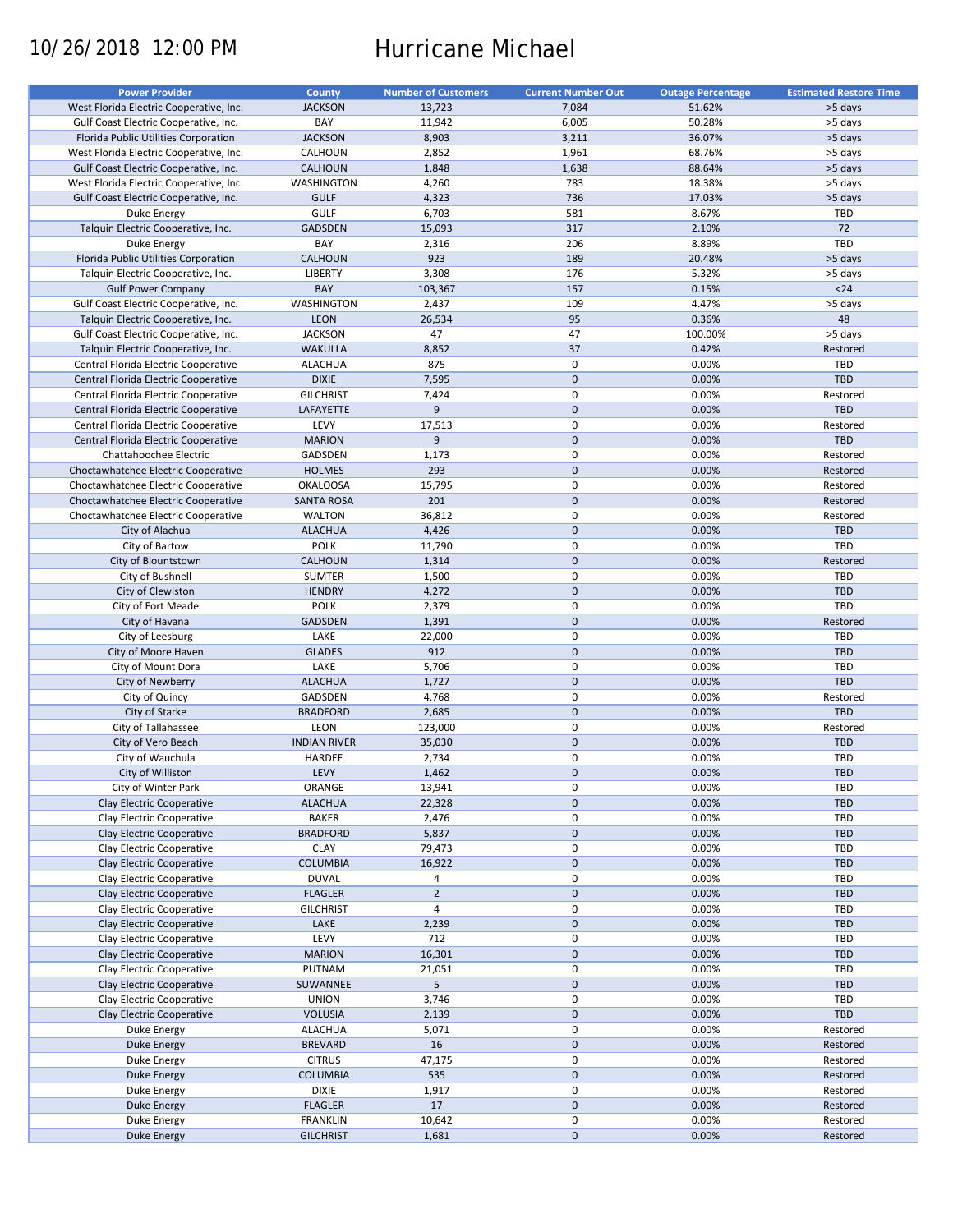### 10/26/2018 12:00 PM Hurricane Michael

| Duke Energy                                        | <b>HAMILTON</b>     | 3,021     | 0                   | 0.00% | Restored   |
|----------------------------------------------------|---------------------|-----------|---------------------|-------|------------|
|                                                    |                     |           |                     |       |            |
| <b>Duke Energy</b>                                 | <b>HARDEE</b>       | 2,746     | $\mathbf{0}$        | 0.00% | Restored   |
| Duke Energy                                        | <b>HERNANDO</b>     | 11,823    | 0                   | 0.00% | Restored   |
| Duke Energy                                        | <b>HIGHLANDS</b>    | 54,128    | $\mathbf 0$         | 0.00% | Restored   |
| <b>Duke Energy</b>                                 | HILLSBOROUGH        | 24        | 0                   | 0.00% | Restored   |
| Duke Energy                                        | <b>JEFFERSON</b>    | 4,829     | $\mathbf 0$         | 0.00% | Restored   |
|                                                    |                     |           |                     |       |            |
| Duke Energy                                        | LAFAYETTE           | 880       | 0                   | 0.00% | Restored   |
| <b>Duke Energy</b>                                 | LAKE                | 85,247    | $\mathbf 0$         | 0.00% | Restored   |
| <b>Duke Energy</b>                                 | LEON                | 66        | 0                   | 0.00% | Restored   |
| <b>Duke Energy</b>                                 | LEVY                | 3,840     | $\mathbf 0$         | 0.00% | Restored   |
| Duke Energy                                        | <b>MADISON</b>      | 4,037     | $\pmb{0}$           | 0.00% | Restored   |
|                                                    |                     |           |                     |       |            |
| <b>Duke Energy</b>                                 | <b>MARION</b>       | 66,784    | $\mathbf 0$         | 0.00% | Restored   |
| Duke Energy                                        | ORANGE              | 370,927   | 0                   | 0.00% | Restored   |
| <b>Duke Energy</b>                                 | <b>OSCEOLA</b>      | 48,545    | $\mathbf 0$         | 0.00% | Restored   |
| Duke Energy                                        | PASCO               | 140,774   | 0                   | 0.00% | Restored   |
|                                                    | <b>PINELLAS</b>     | 526,150   | $\mathbf 0$         | 0.00% | Restored   |
| <b>Duke Energy</b>                                 |                     |           |                     |       |            |
| <b>Duke Energy</b>                                 | <b>POLK</b>         | 103,167   | $\pmb{0}$           | 0.00% | Restored   |
| <b>Duke Energy</b>                                 | <b>SEMINOLE</b>     | 154,215   | $\mathbf 0$         | 0.00% | Restored   |
| Duke Energy                                        | <b>SUMTER</b>       | 10,453    | 0                   | 0.00% | Restored   |
| Duke Energy                                        | SUWANNEE            | 833       | $\mathbf 0$         | 0.00% | Restored   |
| Duke Energy                                        | <b>TAYLOR</b>       | 6,261     | 0                   | 0.00% | Restored   |
|                                                    |                     |           |                     |       |            |
| <b>Duke Energy</b>                                 | <b>VOLUSIA</b>      | 81,049    | $\mathbf 0$         | 0.00% | Restored   |
| Duke Energy                                        | WAKULLA             | 7,063     | 0                   | 0.00% | Restored   |
| Escambia River Electric Cooperative, Inc.          | <b>ESCAMBIA</b>     | 3,452     | $\mathbf 0$         | 0.00% | TBD        |
| Escambia River Electric Cooperative, Inc.          | <b>SANTA ROSA</b>   | 7,544     | 0                   | 0.00% | TBD        |
|                                                    | <b>MONROE</b>       | 31,941    | $\mathbf 0$         | 0.00% | TBD        |
| Florida Keys Electric Cooperative                  |                     |           |                     |       |            |
| Florida Power and Light Company                    | <b>ALACHUA</b>      | 1,245     | $\pmb{0}$           | 0.00% | TBD        |
| Florida Power and Light Company                    | <b>BAKER</b>        | 5,516     | $\mathbf 0$         | 0.00% | TBD        |
| Florida Power and Light Company                    | <b>BRADFORD</b>     | 4,070     | 0                   | 0.00% | TBD        |
| Florida Power and Light Company                    | <b>BREVARD</b>      | 312,828   | $\pmb{0}$           | 0.00% | TBD        |
|                                                    |                     |           | $\mathsf 0$         |       | TBD        |
| Florida Power and Light Company                    | <b>BROWARD</b>      | 939,530   |                     | 0.00% |            |
| Florida Power and Light Company                    | <b>CHARLOTTE</b>    | 116,579   | $\mathbf 0$         | 0.00% | <b>TBD</b> |
| Florida Power and Light Company                    | <b>CLAY</b>         | 910       | 0                   | 0.00% | TBD        |
| Florida Power and Light Company                    | <b>COLLIER</b>      | 215,499   | $\pmb{0}$           | 0.00% | <b>TBD</b> |
| Florida Power and Light Company                    | COLUMBIA            | 14,144    | 0                   | 0.00% | TBD        |
| Florida Power and Light Company                    | <b>DESOTO</b>       | 16,855    | $\mathbf 0$         | 0.00% | <b>TBD</b> |
|                                                    |                     |           |                     |       |            |
| Florida Power and Light Company                    | <b>DUVAL</b>        | 9         | 0                   | 0.00% | TBD        |
| Florida Power and Light Company                    | <b>FLAGLER</b>      | 59,608    | $\pmb{0}$           | 0.00% | TBD        |
| Florida Power and Light Company                    | <b>GLADES</b>       | 3,508     | 0                   | 0.00% | TBD        |
| Florida Power and Light Company                    | <b>HARDEE</b>       | 33        | $\mathbf 0$         | 0.00% | TBD        |
| Florida Power and Light Company                    | <b>HENDRY</b>       | 9,892     | 0                   | 0.00% | TBD        |
|                                                    |                     |           |                     |       |            |
| Florida Power and Light Company                    | <b>HIGHLANDS</b>    | 519       | $\mathbf 0$         | 0.00% | <b>TBD</b> |
| Florida Power and Light Company                    | <b>INDIAN RIVER</b> | 57,796    | 0                   | 0.00% | TBD        |
| Florida Power and Light Company                    | LEE                 | 266,497   | $\mathbf 0$         | 0.00% | TBD        |
| Florida Power and Light Company                    | MANATEE             | 188,203   | 0                   | 0.00% | TBD        |
|                                                    | <b>MARTIN</b>       |           | $\Omega$            |       | TBD        |
| Florida Power and Light Company                    |                     | 94,739    |                     | 0.00% |            |
| Florida Power and Light Company                    | MIAMI-DADE          | 1,138,406 | 0                   | 0.00% | TBD        |
| Florida Power and Light Company                    | <b>MONROE</b>       | 94        | $\mathbf 0$         | 0.00% | TBD        |
| Florida Power and Light Company                    | NASSAU              | 22,701    | 0                   | 0.00% | TBD        |
| Florida Power and Light Company                    | <b>OKEECHOBEE</b>   | 20,142    | $\mathbf 0$         | 0.00% | TBD        |
| Florida Power and Light Company                    | ORANGE              | 3         | 0                   | 0.00% | TBD        |
|                                                    |                     |           |                     |       |            |
| Florida Power and Light Company                    | <b>OSCEOLA</b>      | 3         | $\mathbf 0$         | 0.00% | TBD        |
| Florida Power and Light Company                    | PALM BEACH          | 750,041   | 0                   | 0.00% | TBD        |
| Florida Power and Light Company                    | PUTNAM              | 20,144    | $\mathbf 0$         | 0.00% | TBD        |
| Florida Power and Light Company                    | SARASOTA            | 270,158   | 0                   | 0.00% | TBD        |
| Florida Power and Light Company                    | <b>SEMINOLE</b>     | 55,586    | $\mathbf 0$         | 0.00% | TBD        |
|                                                    |                     |           |                     |       |            |
| Florida Power and Light Company                    | ST. JOHNS           | 91,015    | 0                   | 0.00% | TBD        |
| Florida Power and Light Company                    | ST. LUCIE           | 129,369   | $\mathbf 0$         | 0.00% | TBD        |
| Florida Power and Light Company                    | SUWANNEE            | 5,025     | 0                   | 0.00% | TBD        |
| Florida Power and Light Company                    | <b>UNION</b>        | 1,637     | $\mathbf 0$         | 0.00% | TBD        |
|                                                    |                     |           |                     |       |            |
| Florida Power and Light Company                    | <b>VOLUSIA</b>      | 179,598   | 0                   | 0.00% | TBD        |
| Florida Public Utilities Corporation               | <b>LIBERTY</b>      | 773       | $\mathbf 0$         | 0.00% | >5 days    |
| Florida Public Utilities Corporation               | NASSAU              | 15,989    | 0                   | 0.00% | Restored   |
| Fort Pierce Utilities Authority                    | <b>ST. LUCIE</b>    | 27,630    | $\mathbf 0$         | 0.00% | TBD        |
| Gainesville (Gainesville Regional Utilities - GRU) | <b>ALACHUA</b>      | 94,473    | 0                   | 0.00% | TBD        |
|                                                    |                     |           |                     |       |            |
| Glades Electric Cooperative, Inc.                  | <b>GLADES</b>       | 3,015     | $\mathbf 0$         | 0.00% | TBD        |
| Glades Electric Cooperative, Inc.                  | HARDEE              | 0         | 0                   |       | TBD        |
| Glades Electric Cooperative, Inc.                  | <b>HENDRY</b>       | 3,530     | $\mathbf 0$         | 0.00% | TBD        |
| Glades Electric Cooperative, Inc.                  | <b>HIGHLANDS</b>    | 7,321     | 0                   | 0.00% | TBD        |
| Glades Electric Cooperative, Inc.                  | <b>OKEECHOBEE</b>   | 2,278     | $\mathsf{O}\xspace$ | 0.00% | TBD        |
|                                                    |                     |           |                     |       |            |